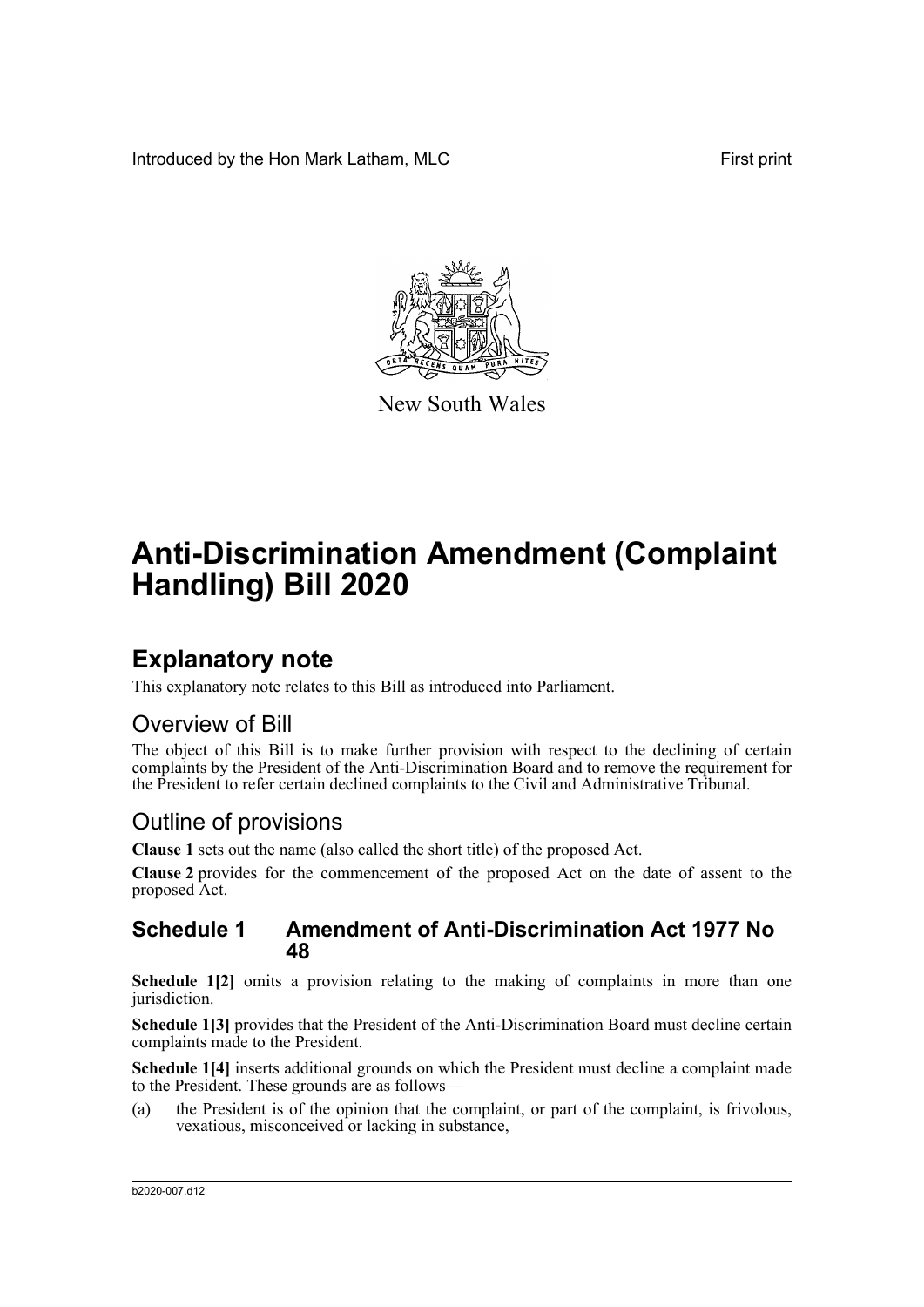- (b) the President is of the opinion there is another more appropriate remedy that should be pursued in relation to the complaint or part of the complaint,
- (c) the subject-matter of the complaint has been dealt with by the President, an authority of the State or the Commonwealth,
- (d) the President is of the opinion that the subject-matter of the complaint may be more effectively or conveniently dealt with by an authority of the State or the Commonwealth,
- (e) one or more of the respondents is an individual who has made a public statement to which the complaint relates and, at the time of making the statement, was—
	- (i) a resident of another State or Territory, and
	- (ii) unless otherwise established by the complainant, not in New South Wales,
- (f) the complaint falls within an exception to the unlawful discrimination concerned,
- (g) the respondent has a cognitive impairment and it is reasonably expected that the cognitive impairment was a significant contributing factor to the conduct that is the subject of the complaint.

**Schedule 1[5]** clarifies the matters the President is to consider before determining that a complaint is frivolous, vexatious, misconceived or lacking in substance and inserts definitions used in the proposed amendments to section 89B.

**Schedule 1[7]** provides that the President must decline certain complaints during investigation. **Schedule 1[6]** makes a consequential amendment.

**Schedule 1[9]** clarifies the matters the President is to consider before being satisfied that a complaint is frivolous, vexatious, misconceived or lacking in substance for the purposes of declining the complaint at any stage of the President's investigation of a complaint.

**Schedule 1[11]** omits a provision that requires the President to refer certain declined complaints to the Civil and Administrative Tribunal at the request of the complainant. **Schedule 1[1], [8], [10], [12] and [13]** make consequential amendments.

**Schedule 1[14]** provides that an amendment made to the *Anti-Discrimination Act 1977* by the proposed Act does not apply to a complaint that was made before the commencement of the proposed Act.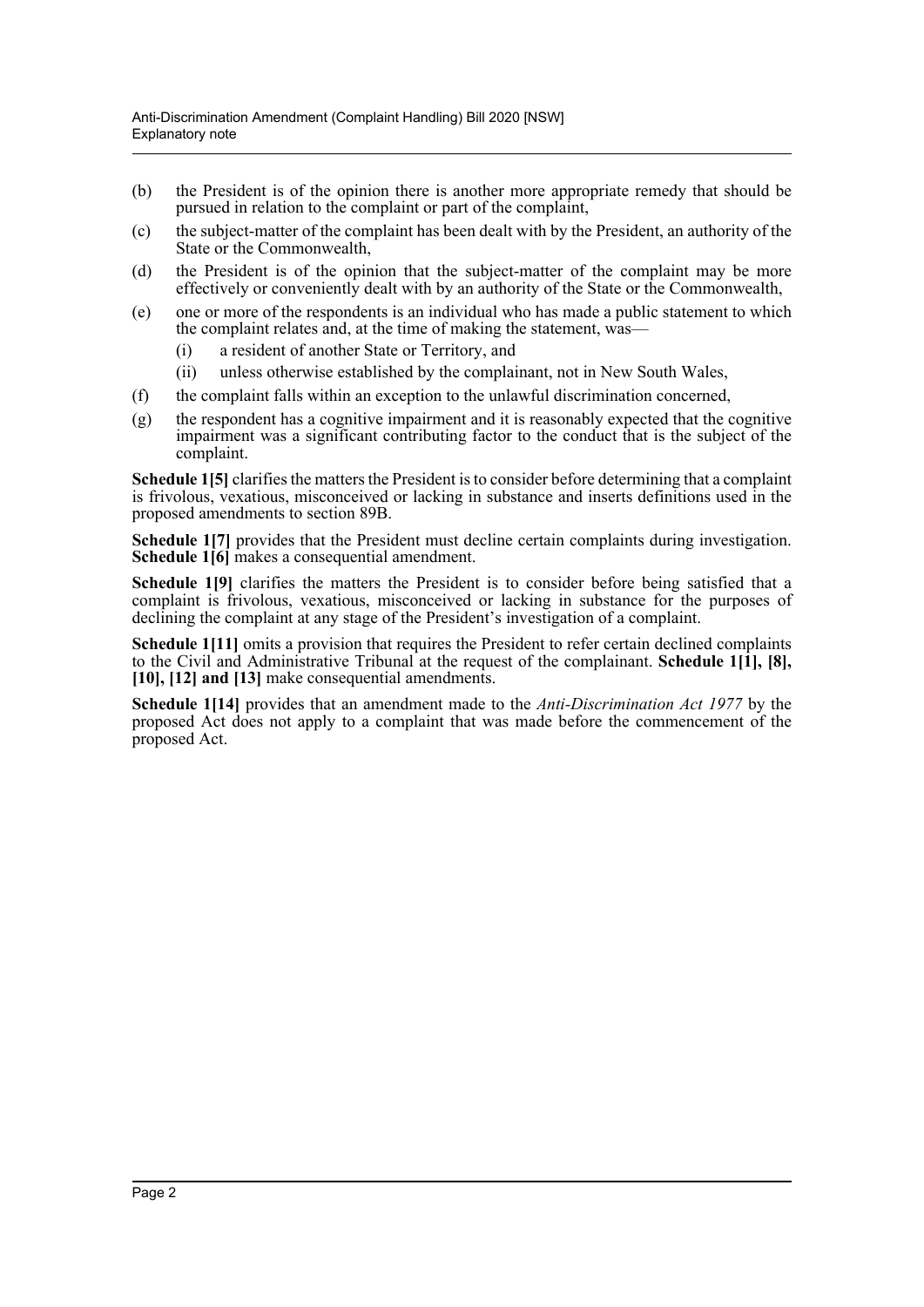Introduced by the Hon Mark Latham, MLC First print



New South Wales

# **Anti-Discrimination Amendment (Complaint Handling) Bill 2020**

## **Contents**

| Schedule 1 | <b>Amendment of Anti-Discrimination Act 1977 No 48</b> |      |
|------------|--------------------------------------------------------|------|
|            | 2 Commencement                                         |      |
|            | Name of Act                                            |      |
|            |                                                        | Page |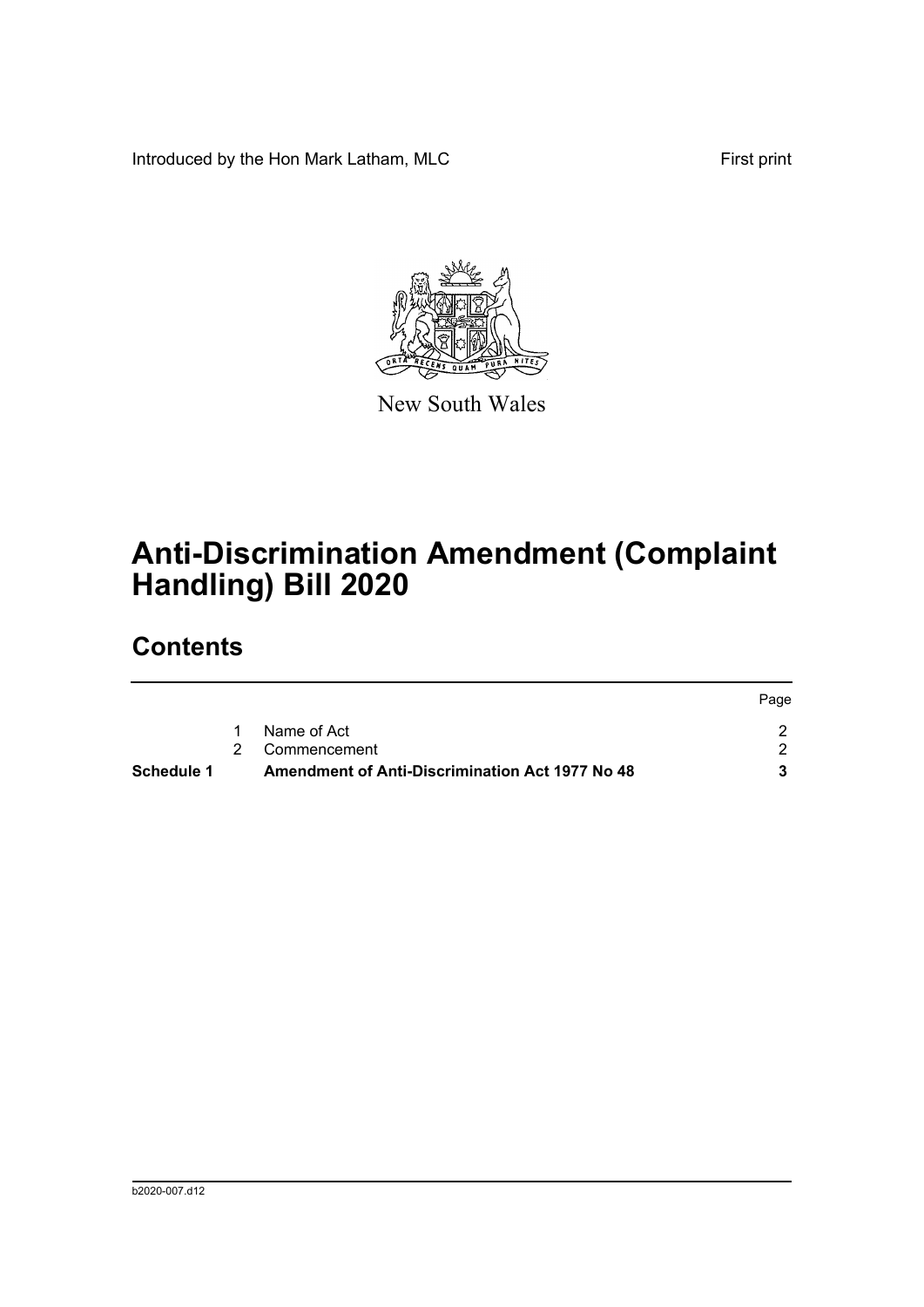

New South Wales

## **Anti-Discrimination Amendment (Complaint Handling) Bill 2020**

No , 2020

### **A Bill for**

An Act to amend the *Anti-Discrimination Act 1977* to provide clear and reasonable rules for the acceptance of complaints by the NSW Anti-Discrimination Board; and for related purposes.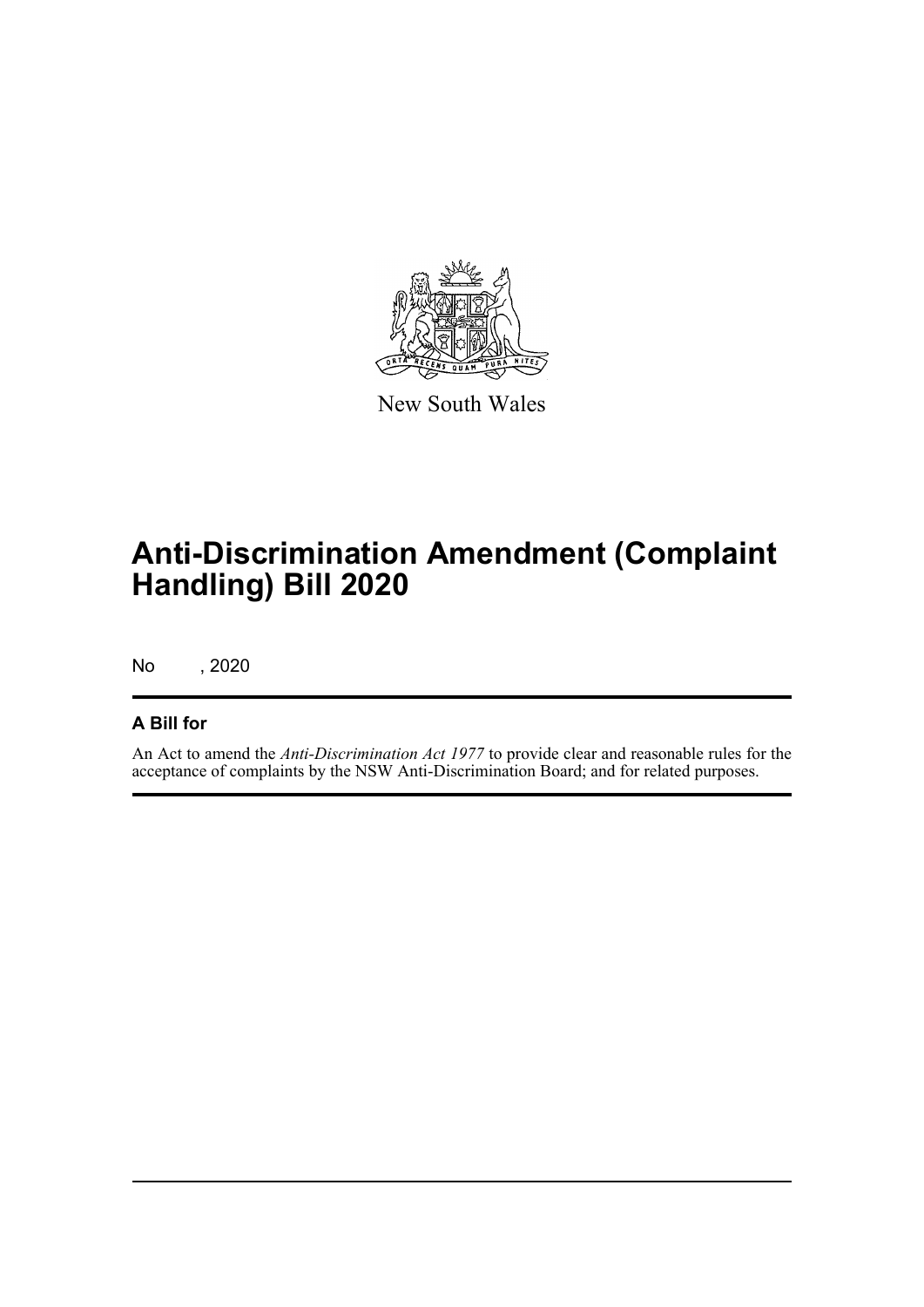<span id="page-4-1"></span><span id="page-4-0"></span>

| The Legislature of New South Wales enacts—                                   |               |  |
|------------------------------------------------------------------------------|---------------|--|
| Name of Act                                                                  | $\mathcal{P}$ |  |
| This Act is the Anti-Discrimination Amendment (Complaint Handling) Act 2020. | 3             |  |
| Commencement                                                                 |               |  |
| This Act commences on the date of assent to this Act.                        | 5             |  |
|                                                                              |               |  |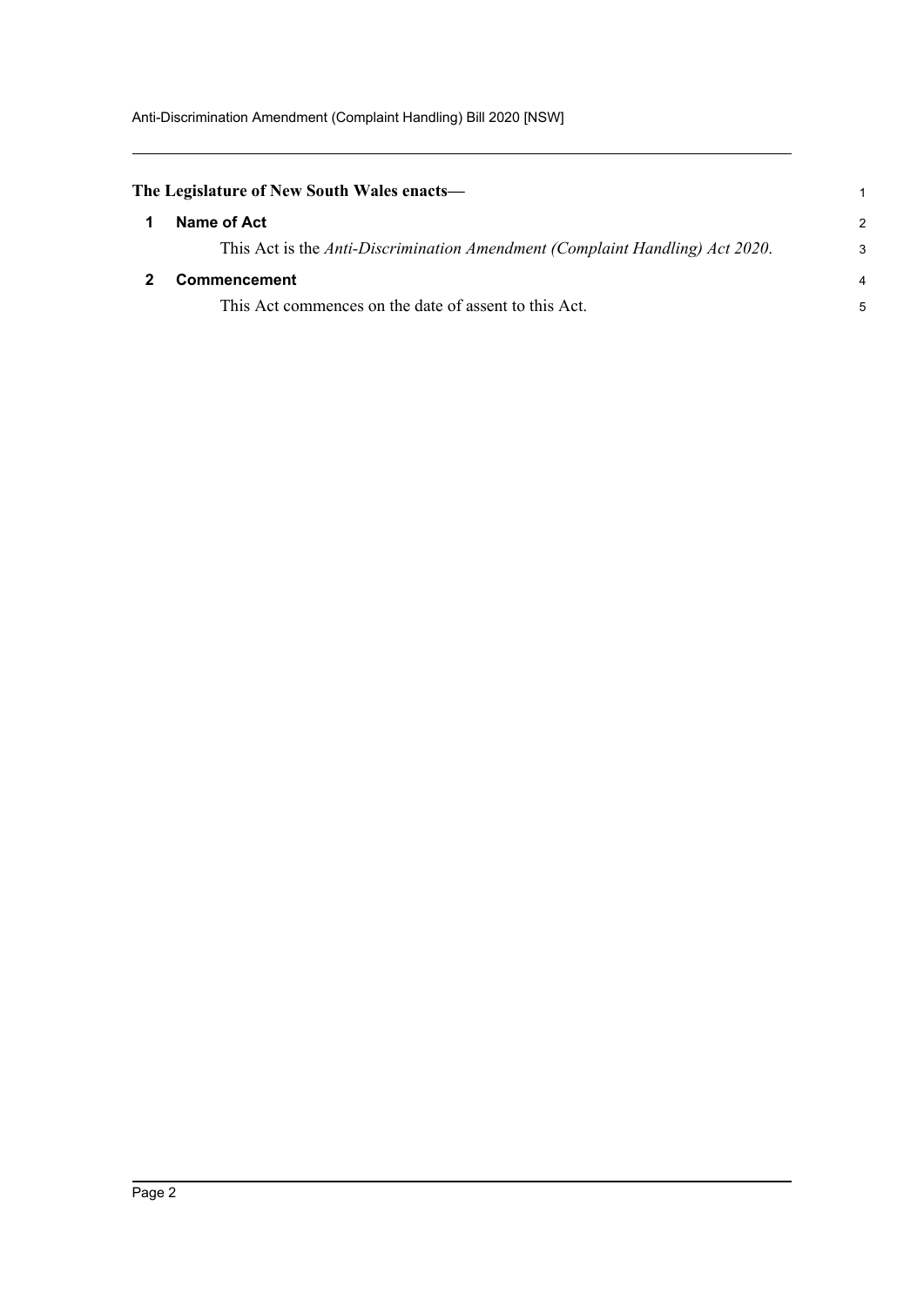<span id="page-5-0"></span>

| <b>Schedule 1</b> |                                                                                                                                                                 | <b>Amendment of Anti-Discrimination Act 1977</b><br><b>No 48</b>                                                                                                            |                                                                                                                                                                                                        |                     |  |  |  |  |  |
|-------------------|-----------------------------------------------------------------------------------------------------------------------------------------------------------------|-----------------------------------------------------------------------------------------------------------------------------------------------------------------------------|--------------------------------------------------------------------------------------------------------------------------------------------------------------------------------------------------------|---------------------|--|--|--|--|--|
| [1]               | Section 87B Complaints made on behalf of others                                                                                                                 |                                                                                                                                                                             |                                                                                                                                                                                                        |                     |  |  |  |  |  |
|                   | Omit section 87B(4). Insert instead—                                                                                                                            |                                                                                                                                                                             |                                                                                                                                                                                                        |                     |  |  |  |  |  |
|                   | (4)                                                                                                                                                             |                                                                                                                                                                             | On declining a complaint under subsection $(3)(b)$ , the President is to advise the<br>complainant, by notice in writing, of the declining of the complaint.                                           | $\overline{5}$<br>6 |  |  |  |  |  |
| [2]               |                                                                                                                                                                 |                                                                                                                                                                             | Section 88B Making of complaints in more than one jurisdiction                                                                                                                                         | 7                   |  |  |  |  |  |
|                   |                                                                                                                                                                 | Omit the section.                                                                                                                                                           |                                                                                                                                                                                                        |                     |  |  |  |  |  |
| $[3]$             |                                                                                                                                                                 |                                                                                                                                                                             | Section 89B Acceptance or declining of complaints by the President                                                                                                                                     | 9                   |  |  |  |  |  |
|                   | Omit "may" from section 89B(2). Insert instead "must".                                                                                                          |                                                                                                                                                                             |                                                                                                                                                                                                        |                     |  |  |  |  |  |
| [4]               | Section 89B(2)(f)-(I)                                                                                                                                           |                                                                                                                                                                             |                                                                                                                                                                                                        | 11                  |  |  |  |  |  |
|                   |                                                                                                                                                                 |                                                                                                                                                                             | Insert at the end of section $89B(2)(e)$ —                                                                                                                                                             | 12                  |  |  |  |  |  |
|                   |                                                                                                                                                                 |                                                                                                                                                                             | , or                                                                                                                                                                                                   | 13                  |  |  |  |  |  |
|                   |                                                                                                                                                                 | (f)                                                                                                                                                                         | the President is of the opinion that the complaint, or part of the<br>complaint, is frivolous, vexatious, misconceived or lacking in<br>substance, or                                                  | 14<br>15<br>16      |  |  |  |  |  |
|                   |                                                                                                                                                                 | (g)                                                                                                                                                                         | the President is of the opinion there is another more appropriate remedy<br>that should be pursued in relation to the complaint or part of the<br>complaint, or                                        | 17<br>18<br>19      |  |  |  |  |  |
|                   |                                                                                                                                                                 | (h)                                                                                                                                                                         | the subject-matter of the complaint has been dealt with by the President,<br>an authority of the State or the Commonwealth, or                                                                         | 20<br>21            |  |  |  |  |  |
|                   |                                                                                                                                                                 | (i)                                                                                                                                                                         | the President is of the opinion that the subject-matter of the complaint<br>may be more effectively or conveniently dealt with by an authority of<br>the State or the Commonwealth, or                 | 22<br>23<br>24      |  |  |  |  |  |
|                   |                                                                                                                                                                 | (j)                                                                                                                                                                         | one or more of the respondents is an individual who has made a public<br>statement to which the complaint relates and, at the time of making the<br>statement, was-                                    | 25<br>26<br>27      |  |  |  |  |  |
|                   |                                                                                                                                                                 |                                                                                                                                                                             | a resident of another State or Territory as evidenced by the<br>(i)<br>individual's address on the electoral roll, and                                                                                 | 28<br>29            |  |  |  |  |  |
|                   |                                                                                                                                                                 |                                                                                                                                                                             | not in New South Wales, or<br>(i)                                                                                                                                                                      | 30                  |  |  |  |  |  |
|                   |                                                                                                                                                                 | (k)                                                                                                                                                                         | the complaint falls within an exception to the unlawful discrimination<br>concerned, or                                                                                                                | 31<br>32            |  |  |  |  |  |
|                   |                                                                                                                                                                 | (1)                                                                                                                                                                         | the respondent has a cognitive impairment and it is reasonably expected<br>that the cognitive impairment was a significant contributing factor to the<br>conduct that is the subject of the complaint. | 33<br>34<br>35      |  |  |  |  |  |
|                   | (2A)                                                                                                                                                            | For the purposes of excluding the application of subsection $(2)(j)$ , the onus of<br>establishing that the respondent was in New South Wales lies with the<br>complainant. |                                                                                                                                                                                                        |                     |  |  |  |  |  |
| [5]               | Section 89B(5) and (6)                                                                                                                                          |                                                                                                                                                                             |                                                                                                                                                                                                        |                     |  |  |  |  |  |
|                   | Insert after section $89B(4)$ —                                                                                                                                 |                                                                                                                                                                             |                                                                                                                                                                                                        |                     |  |  |  |  |  |
|                   | (5)<br>The President is to consider the following matters before determining that a<br>complaint is frivolous, vexatious, misconceived or lacking in substance— |                                                                                                                                                                             |                                                                                                                                                                                                        |                     |  |  |  |  |  |
|                   |                                                                                                                                                                 | (a)                                                                                                                                                                         | the number of complaints lodged by the complainant—                                                                                                                                                    | 43                  |  |  |  |  |  |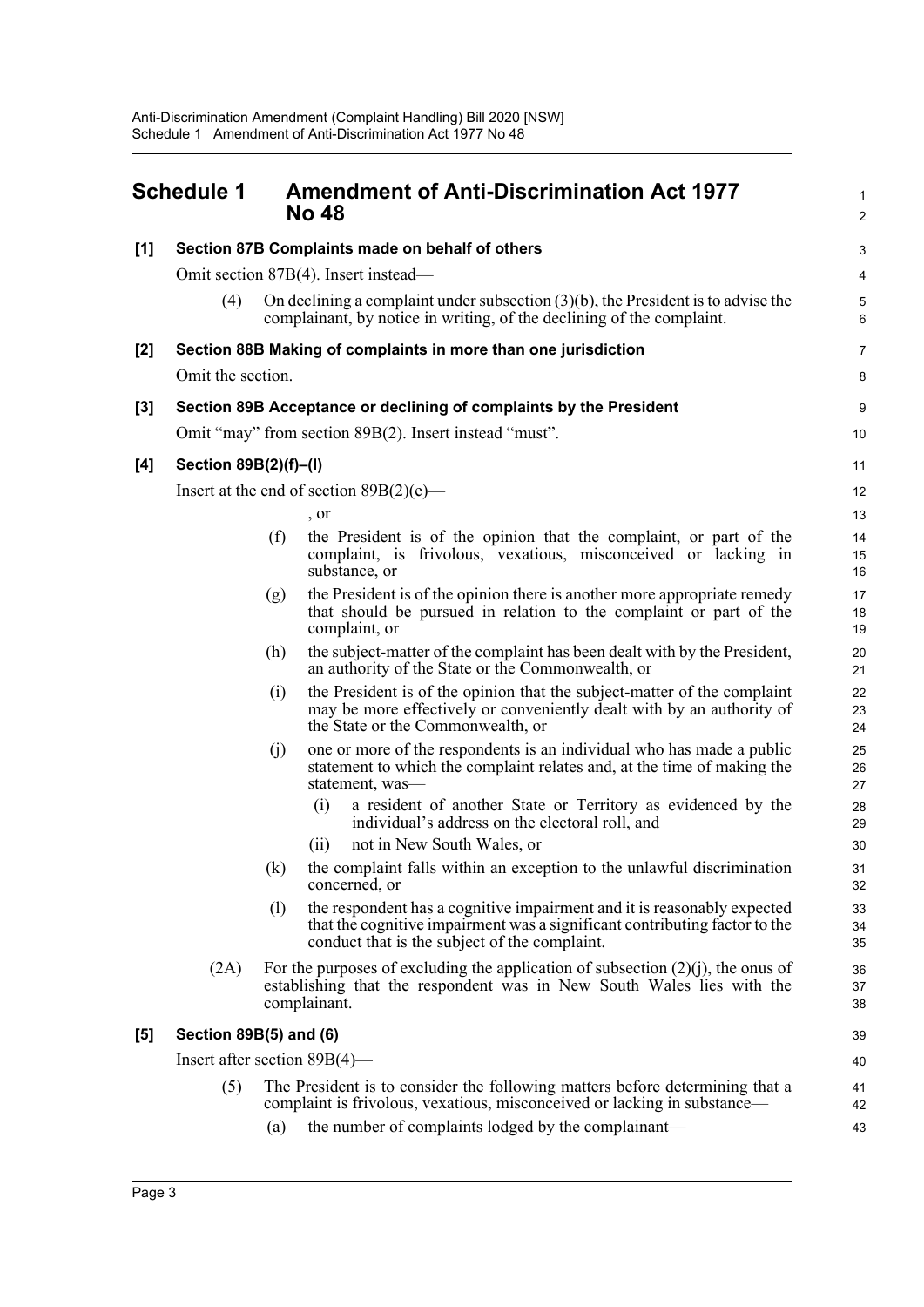|        |                                                                        |                                                                                                                                                                | (i)        | in respect of the same respondent, and                                                                                                              | 1                              |  |  |
|--------|------------------------------------------------------------------------|----------------------------------------------------------------------------------------------------------------------------------------------------------------|------------|-----------------------------------------------------------------------------------------------------------------------------------------------------|--------------------------------|--|--|
|        |                                                                        |                                                                                                                                                                | (ii)       | in respect of the same or similar conduct,                                                                                                          | $\overline{c}$                 |  |  |
|        |                                                                        | (b)                                                                                                                                                            |            | if the complainant has lodged more than one complaint in respect of the<br>same respondent—any similarity in the conduct that is the subject of the | $\ensuremath{\mathsf{3}}$<br>4 |  |  |
|        |                                                                        |                                                                                                                                                                | complaint, |                                                                                                                                                     | 5                              |  |  |
|        |                                                                        | (c)                                                                                                                                                            |            | any evidence that the complainant is not acting in the interests of justice.                                                                        | 6                              |  |  |
|        | (6)                                                                    | In this section—                                                                                                                                               |            |                                                                                                                                                     | 7                              |  |  |
|        |                                                                        | <i>cognitive impairment</i> includes an intellectual disability, a developmental                                                                               |            |                                                                                                                                                     |                                |  |  |
|        |                                                                        | disorder (including an autistic spectrum disorder), a neurological disorder,<br>dementia or a brain injury.                                                    |            |                                                                                                                                                     |                                |  |  |
|        |                                                                        | <i>public statement</i> means any form of communication published in a newspaper                                                                               |            |                                                                                                                                                     |                                |  |  |
|        |                                                                        |                                                                                                                                                                |            | or periodical, on a website or social media platform, or by radio or television                                                                     | 12                             |  |  |
|        |                                                                        |                                                                                                                                                                |            | broadcast or in a film.                                                                                                                             | 13                             |  |  |
| [6]    | Section 92, heading                                                    |                                                                                                                                                                |            |                                                                                                                                                     | 14                             |  |  |
|        | Omit "may". Insert instead "must".                                     |                                                                                                                                                                |            |                                                                                                                                                     | 15                             |  |  |
| $[7]$  | Section 92(1)                                                          |                                                                                                                                                                |            |                                                                                                                                                     | 16                             |  |  |
|        | Omit "may". Insert instead "must".                                     |                                                                                                                                                                |            |                                                                                                                                                     |                                |  |  |
| [8]    | <b>Section 92(2)(b)</b>                                                |                                                                                                                                                                |            |                                                                                                                                                     | 18                             |  |  |
|        |                                                                        |                                                                                                                                                                |            | Omit "sections 93A and". Insert instead "section".                                                                                                  | 19                             |  |  |
|        |                                                                        |                                                                                                                                                                |            |                                                                                                                                                     |                                |  |  |
| [9]    | Section 92(3)                                                          |                                                                                                                                                                |            |                                                                                                                                                     | 20                             |  |  |
|        | Insert after section $92(2)$ —                                         |                                                                                                                                                                |            |                                                                                                                                                     | 21                             |  |  |
|        | (3)                                                                    | The President is to consider the following matters in order to be satisfied that<br>a complaint is frivolous, vexatious, misconceived or lacking in substance— |            |                                                                                                                                                     | 22<br>23                       |  |  |
|        |                                                                        | (a)                                                                                                                                                            |            | the number of complaints lodged by the complainant in respect of the<br>same respondent,                                                            | 24<br>25                       |  |  |
|        |                                                                        | (b)                                                                                                                                                            | complaint, | if the complainant has lodged more than one complaint in respect of the<br>same respondent—any similarity in the conduct that is the subject of the | 26<br>27<br>28                 |  |  |
|        |                                                                        | (c)                                                                                                                                                            |            | any evidence that the complainant is not acting in the interests of justice.                                                                        | 29                             |  |  |
| $[10]$ |                                                                        |                                                                                                                                                                |            | Section 92A Settlement or resolution of complaint                                                                                                   | 30                             |  |  |
|        | Omit section 92A(2).                                                   |                                                                                                                                                                |            |                                                                                                                                                     |                                |  |  |
| $[11]$ |                                                                        |                                                                                                                                                                |            | Section 93A Referral of complaints to Tribunal at requirement of complainant                                                                        | 32                             |  |  |
|        | Omit the section.                                                      |                                                                                                                                                                |            |                                                                                                                                                     | 33                             |  |  |
|        |                                                                        |                                                                                                                                                                |            |                                                                                                                                                     |                                |  |  |
| $[12]$ |                                                                        |                                                                                                                                                                |            | Section 95 Referral of complaints to Tribunal                                                                                                       | 34                             |  |  |
|        | Omit "93A," from section $95(1)$ .                                     |                                                                                                                                                                |            |                                                                                                                                                     | 35                             |  |  |
| $[13]$ | Section 96 Leave of Tribunal required for inquiry into certain matters |                                                                                                                                                                |            |                                                                                                                                                     |                                |  |  |
|        | Omit section 96(1).                                                    |                                                                                                                                                                |            |                                                                                                                                                     |                                |  |  |
| $[14]$ |                                                                        |                                                                                                                                                                |            | <b>Schedule 1 Savings and transitional provisions</b>                                                                                               | 38                             |  |  |
|        |                                                                        |                                                                                                                                                                |            | Insert at the end of the Schedule, with appropriate Part and clause numbering-                                                                      | 39                             |  |  |
|        |                                                                        |                                                                                                                                                                |            |                                                                                                                                                     |                                |  |  |